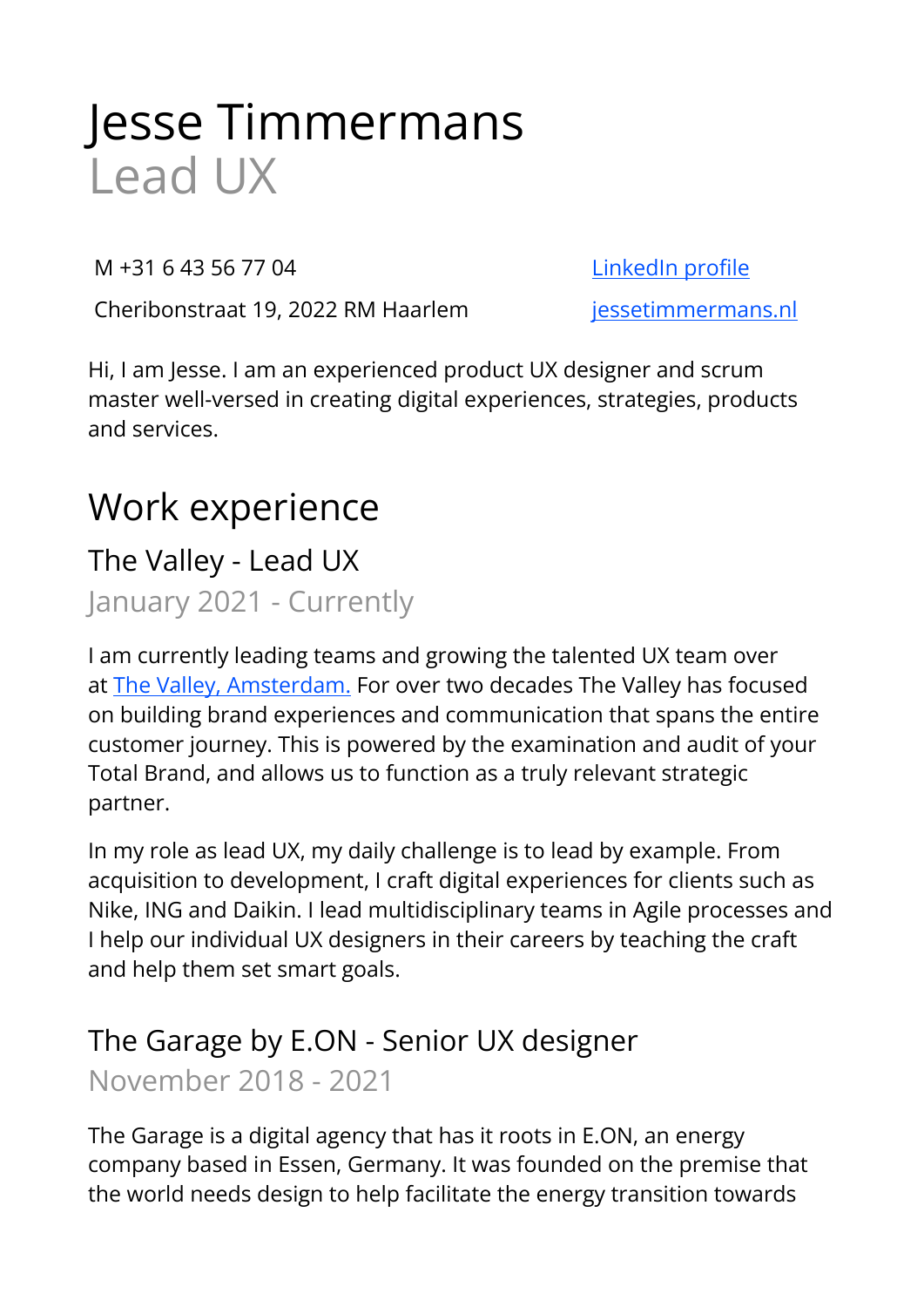renewables. In a world that is becoming more and more connected, we are developing Planet Centric Design as our methodology to create (digital) products that enable sustainable lifestyles. My purpose is to help The Garage transition from startup to smooth design operation creating design with impact.

As the most senior UX Designer, I implement agile processes that I have come and love from agency life, I lead design- and development teams and I apply brand-based design thinking to create unique and meaningful (digital) experiences.

### Fabrique - Interaction designer

June 2014 - November 2018

Fabrique is an international strategic design agency in which design has the power to create true impact and innovation. Together with ambitious clients, Fabrique creates experiences and change that truly innovate vastly different markets, from museum, to e- commerce platforms. While working at Fabrique, I have had the honour of creating award-winning projects for clients such as Isabella Stewart Gardner Museum, Independer, IKEA, GVB, Wolfgang and the Rijksmuseum.

### Filmtheater De Uitkijk - Freelance designer December 2010 - May 2014

De Uitkijk is a cosy filmtheater at the Prinsengracht in the heart of Amsterdam. With its interesting film programming and events, it was a delight to design representative work, logo, folder and poster designs.

### Unilever - Intern Disruptive Design

### September 2012 - January 2013

Founded by Theo van de Poll, the Disruptive Design Studio was an accelerator within the R&D departments of Unilever. The studio was able to connect technical innovation of the highly skilled research department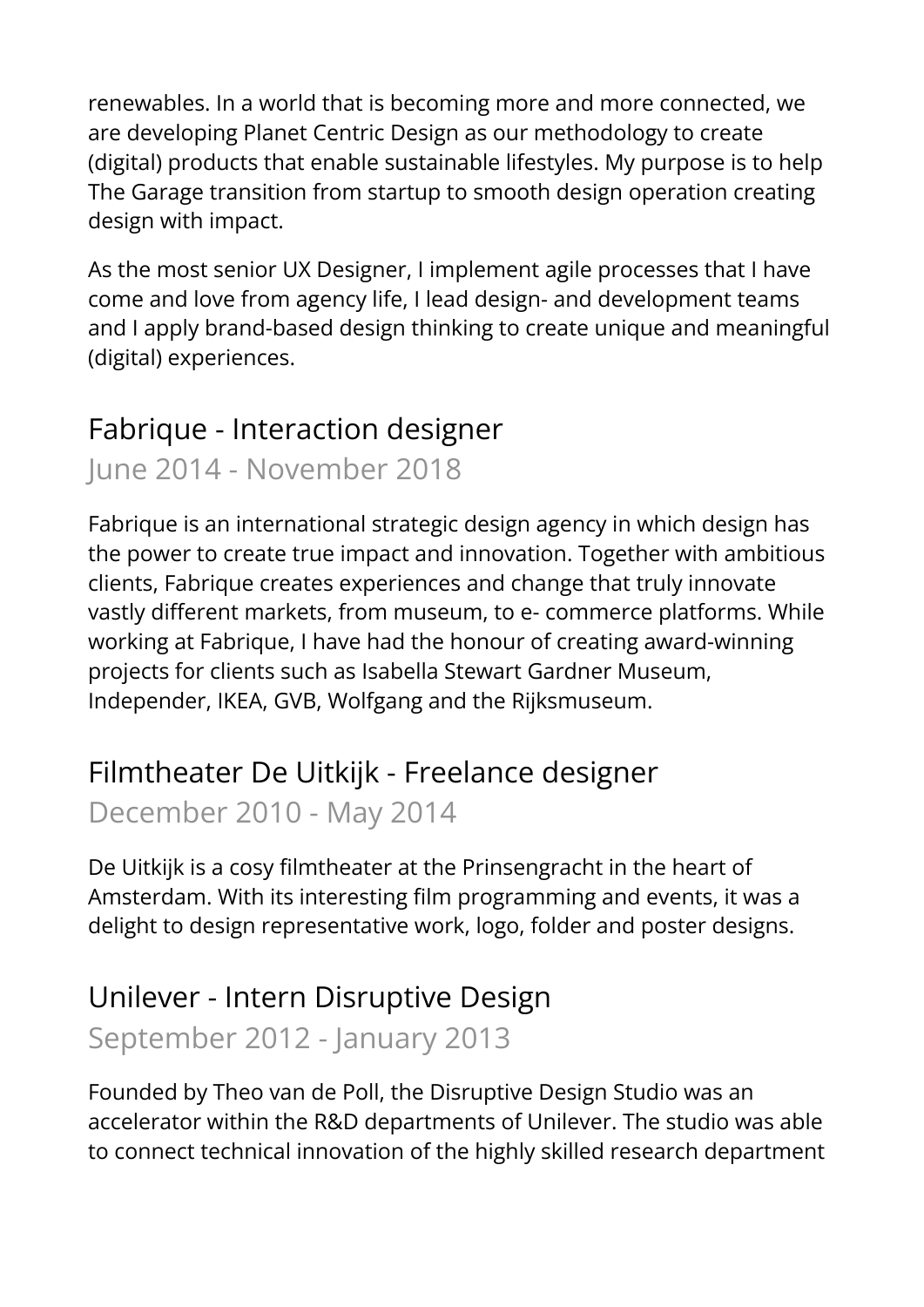to user needs and business by developing prototypes that offer visionary use cases that could change markets Unilever operates in.

## Education

### Fabrique - Graduation intern

2014

With a focus on brand-driven innovation, the graduation focused on creating a design tool for the modern creative, called BrandSync. BrandSync became an internal tool that helps talented designers by improving their ability to perceive and understand the world from the point-of-view of the brand. By using metaphorical associations, the tool helps bring a new and meaningful perspective to what the brand's role in the life of its customers could be and how to manifest it in everything it does.

### Industrial Design Engineer / Delft University of Technology 2007 - 2014

With a master's degree in Design for Interaction, combined with courses and projects found in Strategic Product Design. The synergy between both masters is where I've always thrived.

## Tools & personal skills

### Tools

| Tools I use most often | Figma, Sketch, InVision, Zeplin, Adobe XD                                                                                                                                                                |
|------------------------|----------------------------------------------------------------------------------------------------------------------------------------------------------------------------------------------------------|
| Design tools           | Personas, customer journey mapping,<br>service blueprints, Vision in Product design,<br>wireframing, prototyping, creative<br>facilitation, workshops, scrum master,<br>design sprints, priority mapping |